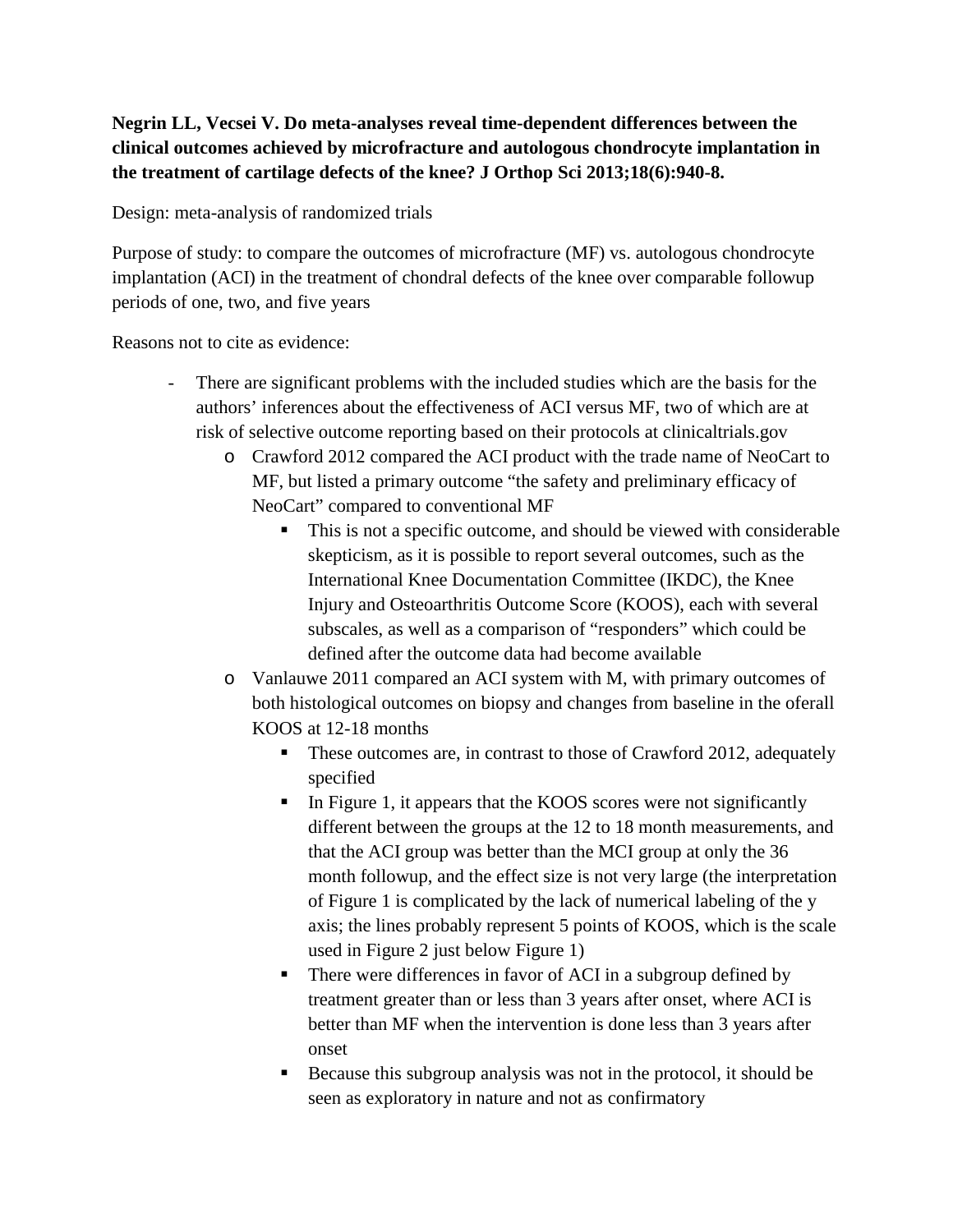- o The authors report in Figures 5 through 7 that ACI is superior to MF in the more recent studies after 2007, and that the superiority declines over the course of time between year 1 and year 5
	- The derivation of the values in these three forest plot figures appears to have been done using formulas which were referenced in a book written in German, and it is not clear how they were derived
	- However, it appears that Figures 2 through 7 compute effect sizes in terms of standard mean differences (SMD) between MCI and MF
	- Table 3 and Figure 2 should go together as representing one-year followup results for MF versus ACI
	- If this is so, then the SMD for Crawford 2012 of 3.62 should mean that the difference in outcome scores, divided by the pooled standard deviation of the outcome scores, should be 3.62
	- This is problematic, because the pre-post difference for Crawford's ACI group was 30 points with a standard deviation (SD) of 15, and for the MF group, the pre-post difference was 13 with a SD of 9
	- $\blacksquare$  The difference in these outcome scores is 30-13=17
	- Since there were 21 MCI patients and 9 MF patients, the pooled SD for the difference scores is 13.6, and the SMD would be 17/13.6=1.25, which is a fairly large effect size but much less than the 3.62 displayed in Figure 2
	- If only the postoperative one year scores, rather than the "difference" scores" are compared, then the postop score for the ACI group was 74 and for MF it was 65, with SD of 14 and 11, respectively
	- This would yield a score difference of 74-65=9 and a pooled SD of 13.2 for an SMD of 0.68
- o Because the method for computing the SMD and its trend over time is not transparent, this conclusion should not be cited as evidence

Reasons to cite as information:

- The forest plots in Figures 2 through 5 are valuable in showing that the study of a first generation ACI (Knutsen 2007) favored MF over ACI, while the studies of later generation ACI from 2010 to 2012 favor ACI over MF
	- o This resolves most of the heterogeneity in effect seen when early and later studies are combined together
- This suggests that there are differences in effectiveness between more recently engineered applications of ACI compared to the 2007 study where the implant was covered with a periosteal patch using first-generation cell culture technology
- Even though there are great difficulties with validating the superiority of ACI over MF, the potential for a true advantage in terms of function is a real one